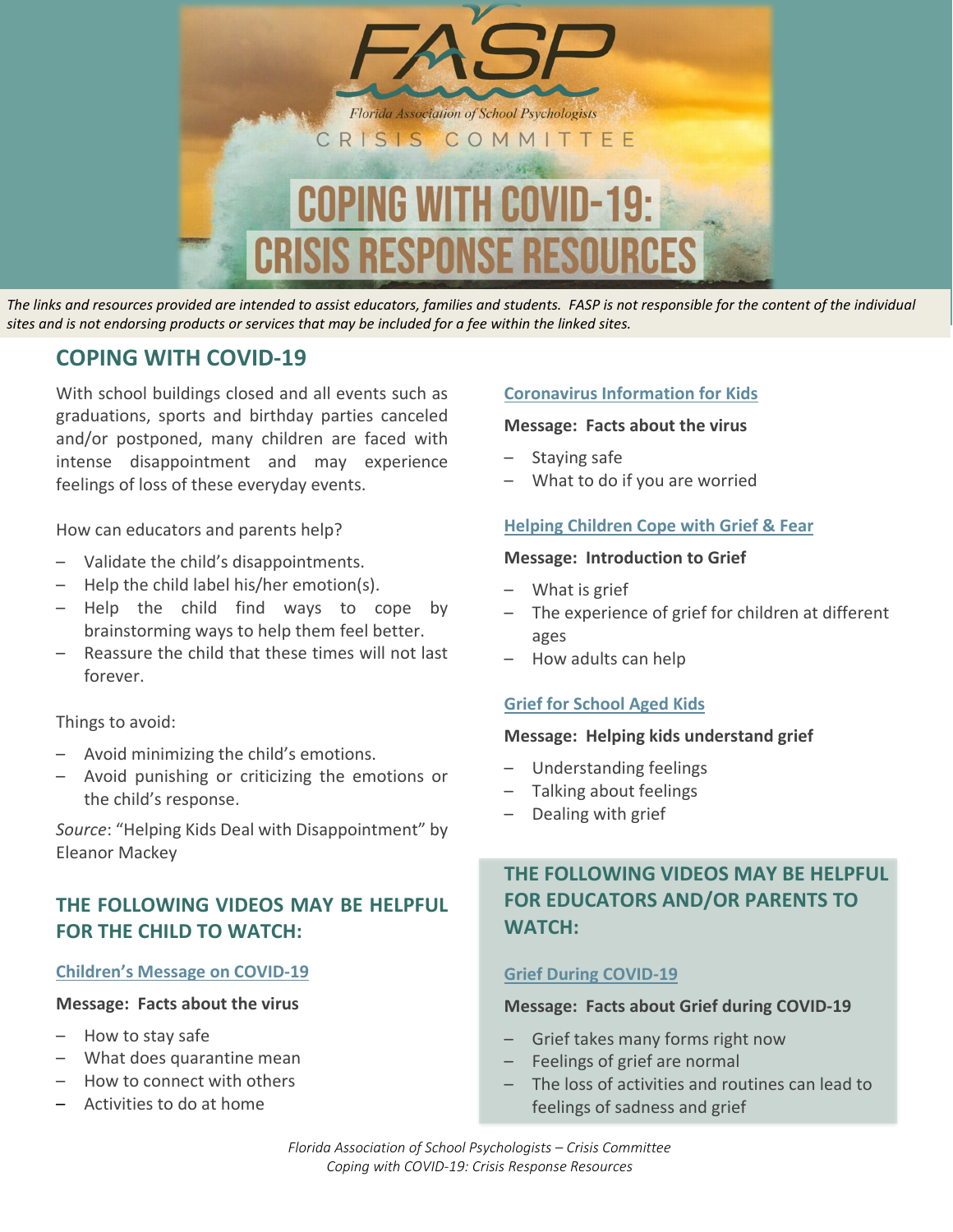#### **Helping Children Cope with Stress during the [Coronavirus COVID-19](https://www.youtube.com/watch?v=oyH2TJ7VTGY)**

#### **Message: Coping with emotional stress**

- Ways children respond to stress
- How to respond to children's reactions
- Listen and give reassurance
- Avoid separation
- Keep a regular routine
- Provide facts and information

#### **[Helping Kids Deal with COVID 19](https://www.youtube.com/watch?v=1j1yDZKR3s4)**

#### **Message: Modeling reactions to kids**

- Kids model parent's reactions
- Talk to your kids in an age appropriate fashion
- Get back to normalcy
- Cleanliness Rules
- Family Discussions
- Talk about other things

#### **[6 Ways to Cope with Coronavirus Stress and](https://www.youtube.com/watch?v=a5WgPKHxYFE)  [Anxiety](https://www.youtube.com/watch?v=a5WgPKHxYFE)**

#### **Message: Strategies to manage distress**

- Focus on what you can control
- Avoid Information overload
- Remember ways you've stayed calm in the past
- Create new routines
- Embrace stress and talk about it
- Be present and take life one day at a time

#### **[Coping with Uncertainty](https://youtu.be/S3CU2kOBt3s)**

#### **Message: Learning to be comfortable with uncertainty**

- Face the fear
- Focus on what you can control
- Mitigate risks
- Be agile and alert
- Look after yourself
- Manage your expectations

#### **[COVID 19: Your Mental Health](https://youtu.be/lqtgW_NFiAg)**

#### **Message: Weathering COVID – 19**

- Practice good self-care
- Practice kindness
- Be patient
- Eat healthy
- Avoid addictive substances
- Exercise

#### **[COVID-19 Tips for Working from Home](https://www.youtube.com/watch?v=fYsnJmaqy2c&feature=emb_rel_pause)**

#### **Message: Transitioning to work at home**

- Set a start and end time to work
- Establish a work routine
- Stay in touch with co-workers
- Make time for mental, emotional and physical health
- Practice patience

#### **[5 Tips to Protect Your Mental Health During](https://youtu.be/2I943-gP904)  [Corona Virus Outbreak](https://youtu.be/2I943-gP904)**

**Message: Steps to take during Corona Virus**  outbreak

- Put down the smart phone
- Take care of yourself
- Enjoy your hobbies
- Check in with family and friends

#### **[Tips for reducing stress during the COVID-19](https://youtu.be/kL0MmlMII6A)**

**Message: Feelings of fear, anxiety, sadness and doubt are normal during a pandemic. To reduce the resulting stress**

- Stay connected
- Cultivate ways to be more calm
- Improve your sense of control
- Remain hopeful



*Florida Association of School Psychologists – Crisis Committee Coping with COVID-19: Crisis Response Resources*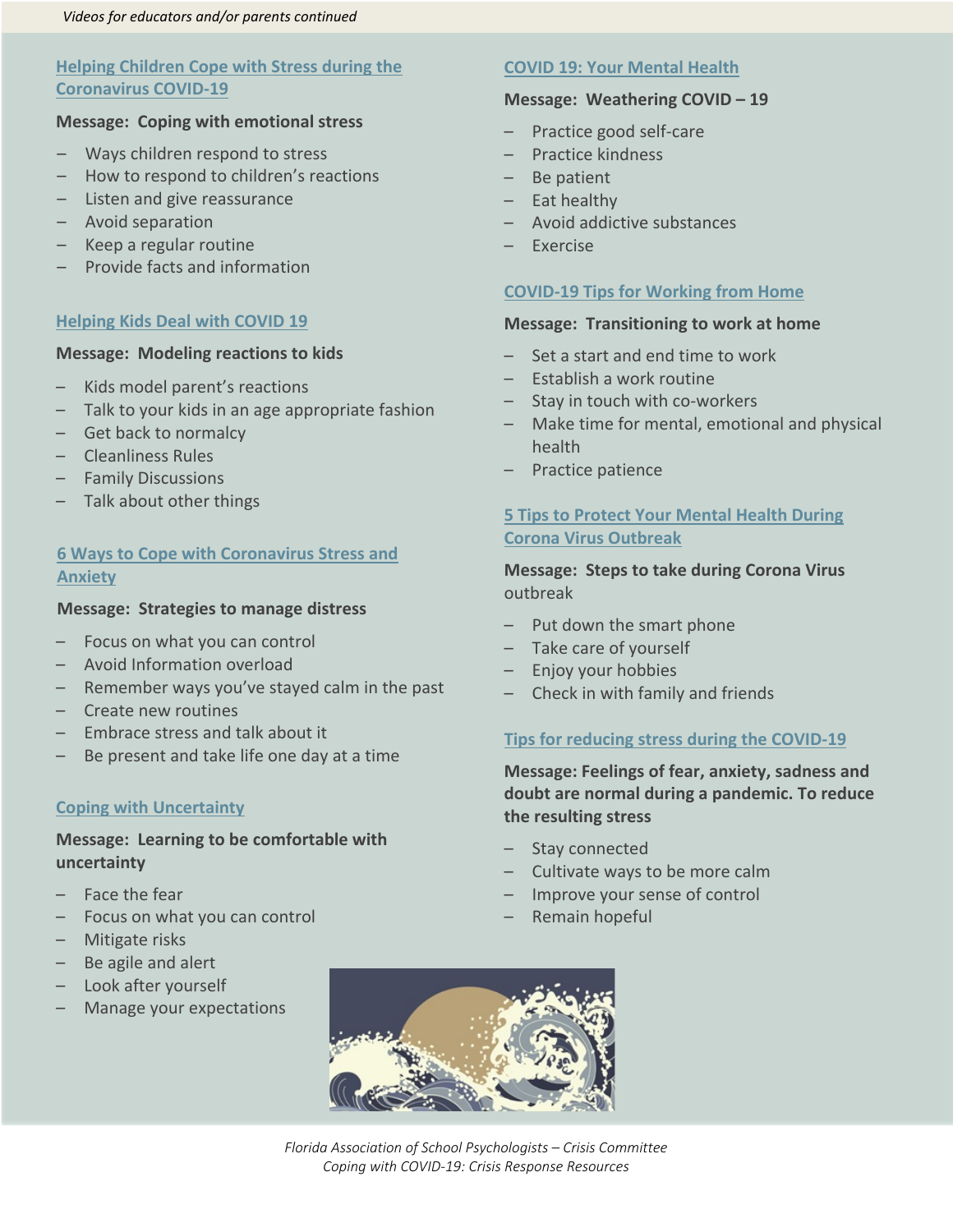#### **COPING WITH ANXIETY**

**Message: [Be Aware of Anxiety Signs](https://youtu.be/ubDvUAFD6ps)** (Dr. Jamie Howard at CMI)

- **Irritability**
- Physical symptoms (tummy aches, headaches)
- Fear of separation
- Poor sleep
- Reassurance seeking

#### **Message: [Keep Calm, Stay Mindful](https://childmind.org/article/anxious-stomach-aches-and-headaches/)**

- Take Deep Breaths
- Say positive statements
- Mindfully exercise
- Make a Plan
- Accept what you feel

#### **COPING WITH DEPRESSION**

#### **Message: [Guidelines for Grief](https://childmind.org/guide/helping-children-cope-grief/)**

- Lead with listening
- Encourage expression
- Avoid fuzzy language
- Rally for routines
- Heal with memories

## **ADDRESSING SUICIDAL THINKING AND THREATS**

#### **Preventing Teen Suicide - video**

#### **Message: [Reach out](https://www.youtube.com/watch?v=TIeBxeOxFyE)**

- Reach out to somebody
- Reach out day or night

#### **Message: [Be Proactive, Prevent Suicidal Thinking](https://www.nasponline.org/x55112.xml)**

- Promote mental wellness at home
- Maintain positive family bonds
- Model healthy coping
- Support peer connections
- Know who to call

**Source**: Brock, S. E., & Reeves, M. A. (2018). School suicide risk assessment. Contemporary School Psychology, 22, 174–185. doi:10.1007/s40688-017- 0157-7

#### **Message: [Suicide Prevention](https://www.nimh.nih.gov/health/topics/suicide-prevention/index.shtml)**

# **Action Steps for Helping<br>Someone in Emotional Pain**



*Florida Association of School Psychologists – Crisis Committee Coping with COVID-19: Crisis Response Resources*